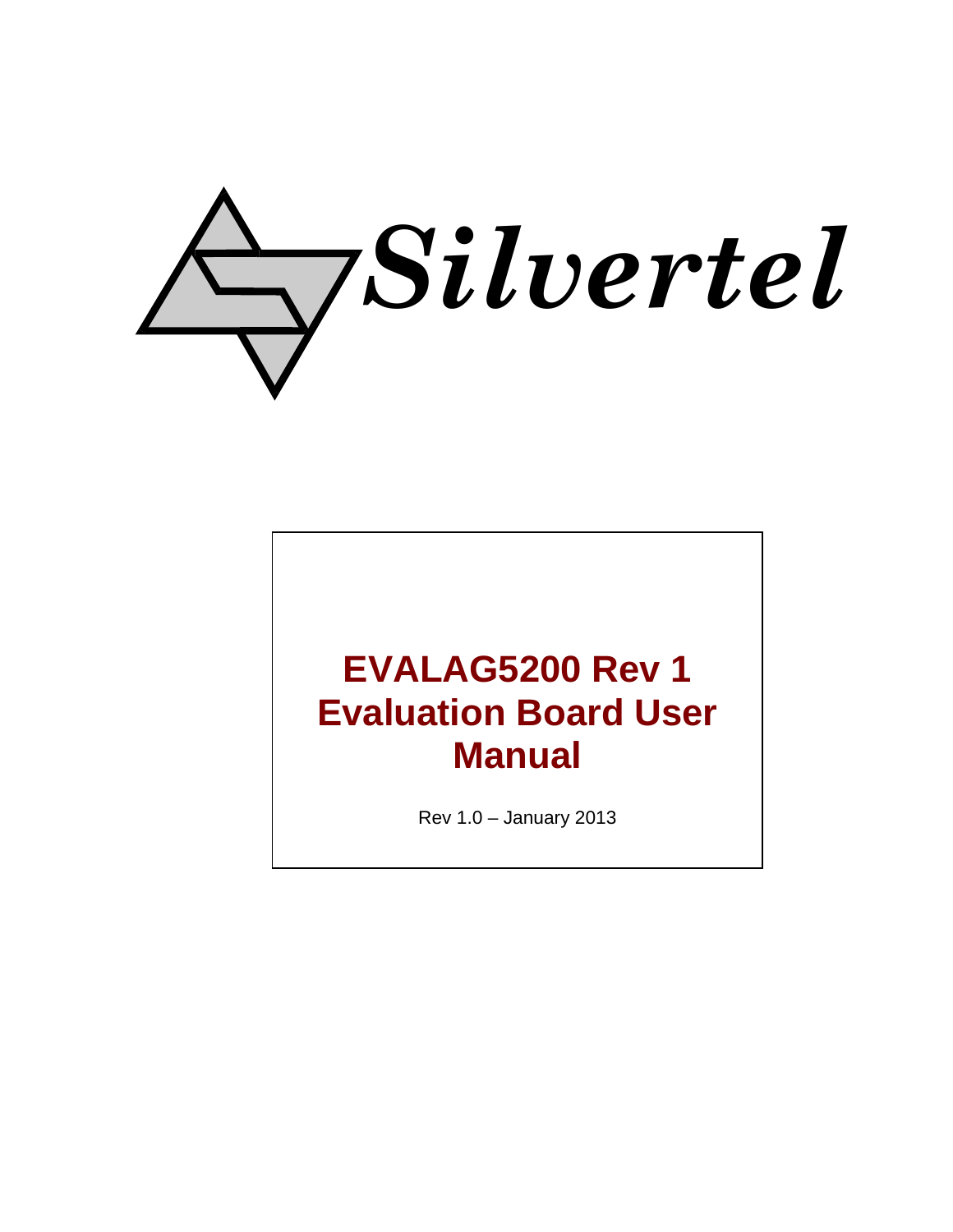## <span id="page-1-0"></span>**1 Table of Contents**

| $\mathbf 1$  | <b>Table of Contents</b>   |   |
|--------------|----------------------------|---|
| $\mathbf{2}$ | <b>Table of Figures</b>    |   |
| 3            | <b>Introduction</b>        |   |
| 4            | <b>Board Description</b>   | 2 |
|              |                            |   |
|              |                            |   |
|              | <b>Typical Set-up</b><br>5 |   |
| 6            | <b>Using the Board</b>     | 5 |
|              |                            |   |
|              |                            |   |
|              |                            |   |

# **2 Table of Figures**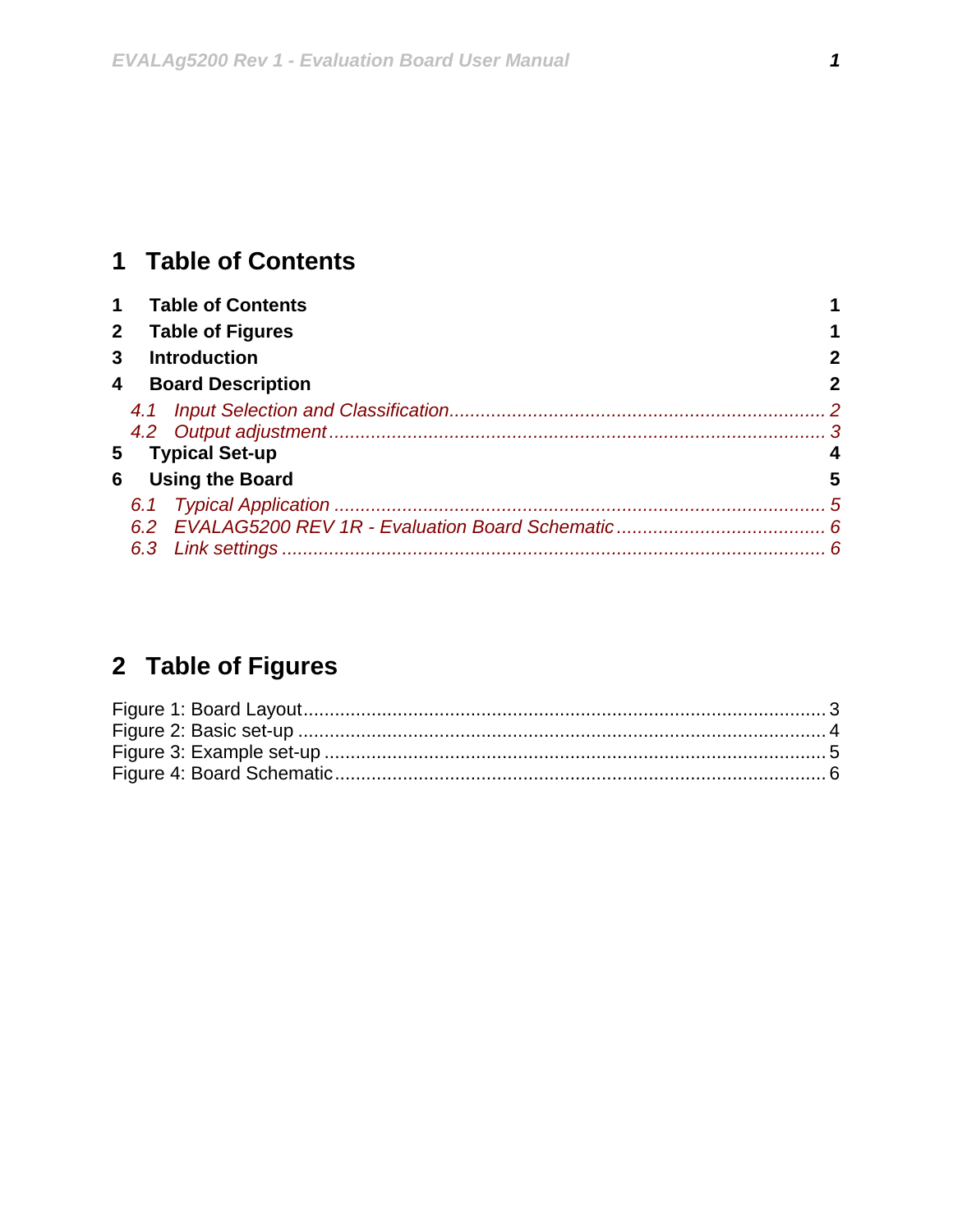#### <span id="page-2-0"></span>**3 Introduction**

This manual is intended to be a guide to using the "EVALAG5200 Rev1.0" evaluation board with a Silvertel Ag5200 Powered Device (PD) module.

### **4 Board Description**

The input data and power is supplied to the board through connector J1. The data is passed through to the peripheral equipment via J2, with the power form the PD module is supplied via J3 to J5 (see [Figure 1](#page-3-1) & 4).

The EVALAG5200 on-board bridge rectifiers will ensure that the correct input polarity is applied to the PD.

#### *4.1 Input Selection and Classification*

The EVALAG5200 board will automatically direct the power from J1 to the Ag5200's input. LED2 will be illuminated when PoE power is being applying to the board. LK1 can be removed if you do not want LED2 to illuminate.

The Ag5200 Classification is fixed at Class 4 and does not need any external programming components.

When the EVALAG5200 board is connected to an IEEE802.3at (PoE+) compliant PSE such as a Phihong POE36U-1AT-R; the PSE will detect Class 4 and output 2-Event classification pulses. In turn the Ag5200 detects these pulses and activates the AT-DET detect output. This output is connected to an opto-isolator to cross the isolation barrier and LED 3 will be illuminated.

Note: The EVALAG5200 does not have an on-board PHY or µ-controller; so does not perform the Data Link Layer (DLL) classification communications back to the PSE (to confirm its power requirement). Many IEEE802.3at PSEs (such as the Phihong POE36U-1AT-R) do not need this and will automatically supply full Type 2 power at start-up. But there are several Switches (e.g. Cisco) that will only output Type 1 power level (<15.4W), until they receive DLL confirmation that the PD is Type 2 and supports the higher power level.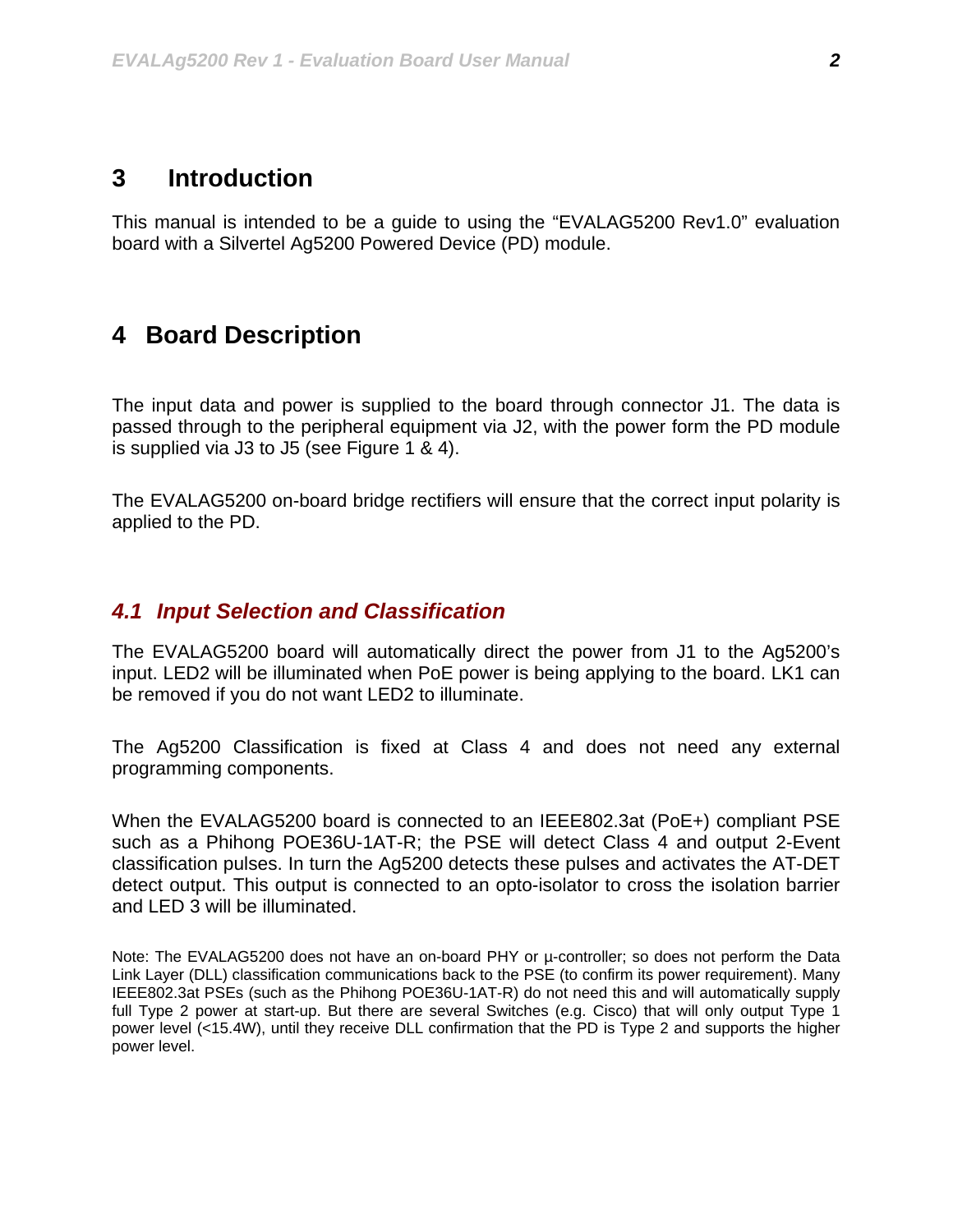<span id="page-3-0"></span>

Figure 1: Board Layout

#### <span id="page-3-1"></span>*4.2 Output adjustment*

The Ag5200 output has an ADJ pin, which allows the output voltage to be increased or decreased from its nominal value.

The EVALAG5200 board has an adjust link LK2 and two resistors R2 (100K) and R4 (0R) which allows the Ag5200 output to be adjusted to its maximum and minimum values.

To increase the output voltage (to its maximum) connect a link to LK2 position in "a"; to reduce the output voltage (to its minimum) connect a link in position "b". If the output voltage needs to be set to a different value (within the adjustment range) then connect a resistor instead of a (0R) link.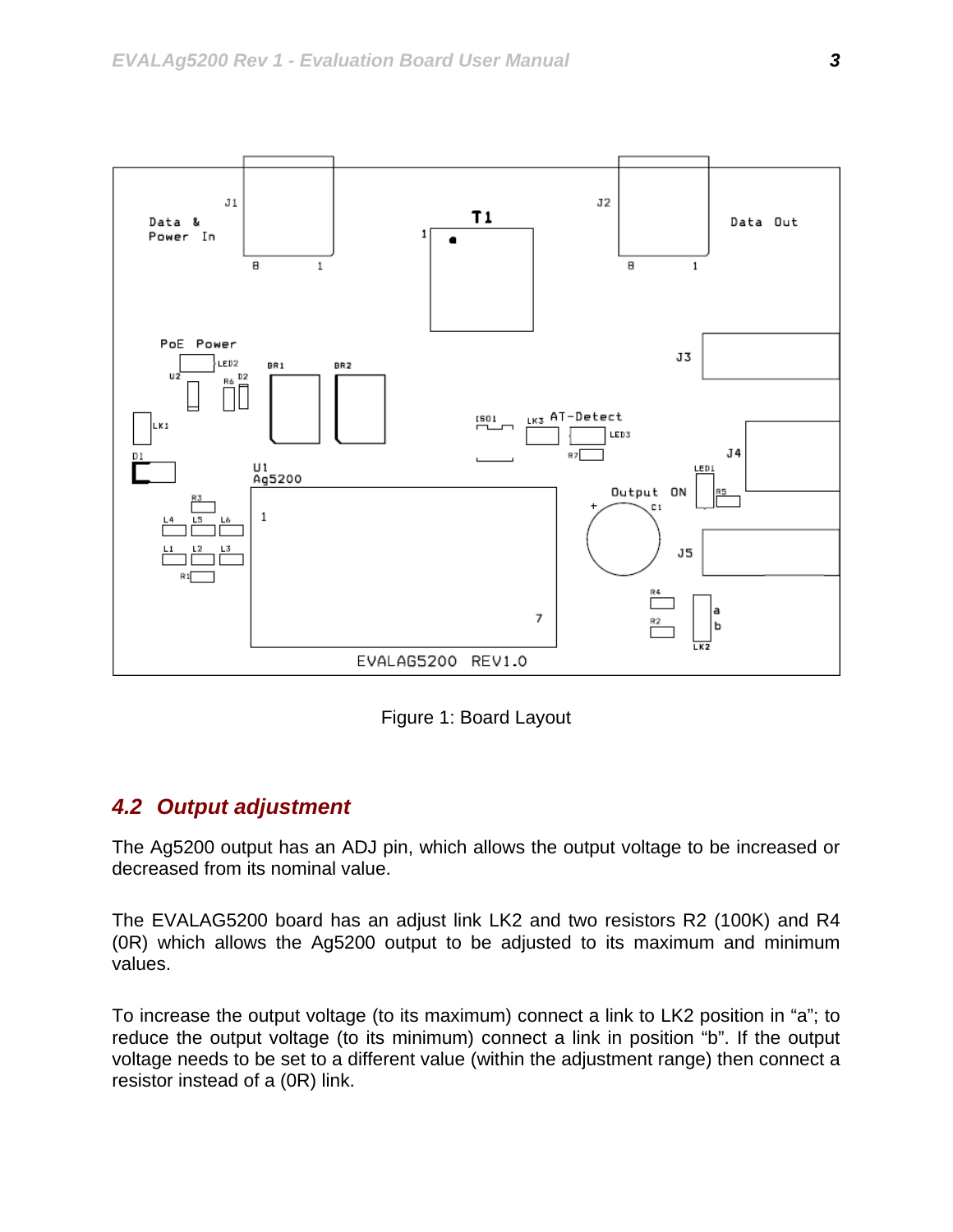# <span id="page-4-0"></span>**5 Typical Set-up**

[Figure 2](#page-4-1) shows the basic set up using the EVALAG5200 evaluation board with a Midspan or Endspan.

The equipment required: -

- ¾ Midspan or Endspan PSE (Power Sourcing Equipment)
- ¾ Peripheral (or Test) Equipment
- $\triangleright$  CAT5e cables
- $\triangleright$  Output power cable
- $\triangleright$  Mains cable

<span id="page-4-1"></span>

Figure 2: Basic set-up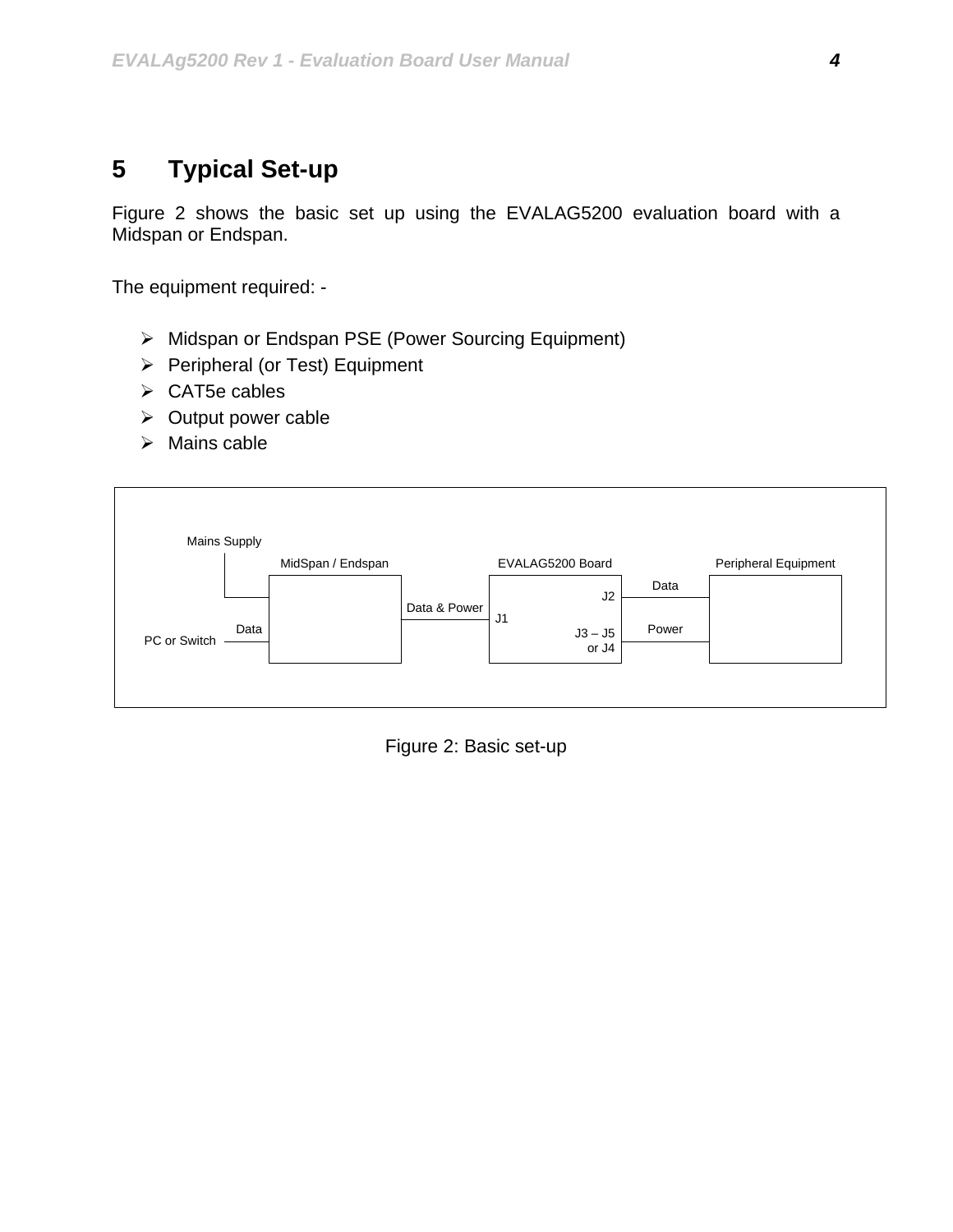### <span id="page-5-0"></span>**6 Using the Board**

#### *6.1 Typical Application*

[Figure 3](#page-5-1) shows an example set-up using an Ag5200 powered by a Phihong POE36U-1AT-R Midspan and supplying +12V to a Vivotek PZ6122 (or PZ6112) ethernet camera.

The PC ethernet port is connected to the data input of the Phihong POE36U-1AT-R (PSE) via a short Cat5e patch cable. The Data & Power output from the Phihong POE36U-1AT-R is connected to the input of the EVALAG5200 evaluation board (J1) via a CAT5e crossover cable (up to 100m). The data output of the EVALAG5200 evaluation board is connected to the data port of the ethernet camera via a short CAT5e patch cable. The +12V (parallel configuration) power output from the EVALAG5200 evaluation board (J4) connects to the dc input of the Vivotek PZ6122 ethernet camera.

<span id="page-5-1"></span>

Figure 3: Example set-up